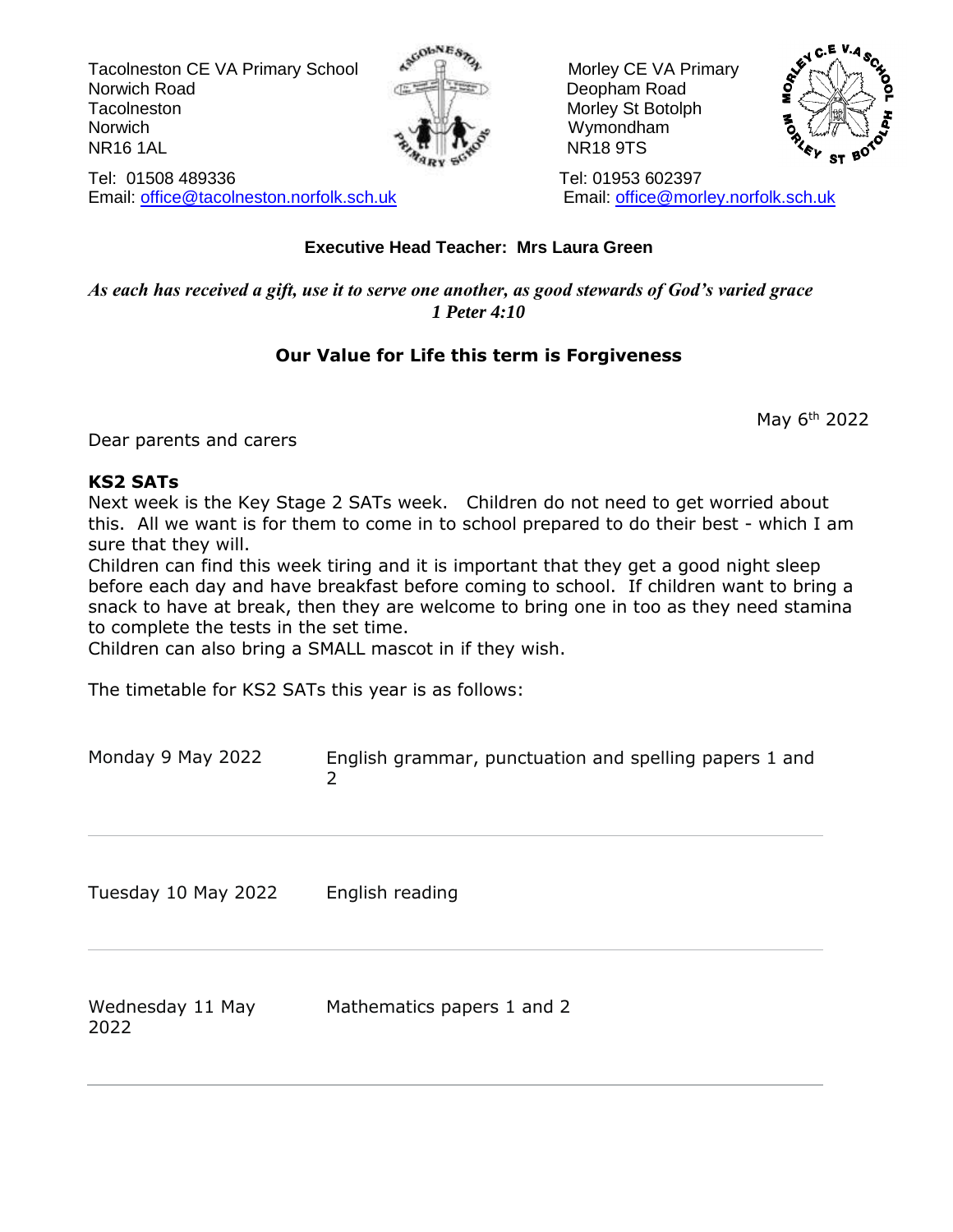Children's writing is assessed in June across the range of work they have done over the year.

On Friday, we may chill out with a film.

Mrs O'Dell

#### **Appropriate PE Kit**

Please can I remind parents that their child should only be wearing a PLAIN blue or black sweatshirt/jogging bottoms/shorts together with a round necked T-shirt in your child's house colour for PE. This is our published PE Uniform. We have had to speak to some children who have come in to school with inappropriate, branded sweatshirts or hoodies. We appreciate your support for this school policy.

#### **Isle of Wight Residential visit**

It is just a few weeks until the children embark on their exciting trip to the Isle of Wight. Please may I remind those parents who have yet to pay the balance of this trip that it is due by this Sunday, 8<sup>th</sup> May. Payment to be made on the SchoolMoney portal please.

#### **Queen's Jubilee 'Street Party' Lunch, Friday 27th May 2022**

We will be holding a special 'Street Party' lunch on 27/05/22 to celebrate The Queen's Platinum Jubilee.

The menu is: **Ham or Cheese & Cucumber Triple Decker Sandwich (V) Pizza Pinwheel (v) Chipolata Sausage or Vegetarian Sausage (v) Bag of Crisps**



#### **\*\*\*\***

#### **Fresh Strawberries Decorated Shortbread Biscuit**

For ordering, the kitchen will need to know numbers so if you haven't already done so, please email the school office by Wednesday  $11<sup>th</sup>$  May with the following information:

- Child's name
- Lunch option (Home packed lunch or Street Party lunch)
- If vegetarian sandwich option is preferred

#### **Conversion to Academy:**

Our conversion to academy status will take place on  $1<sup>st</sup>$  June 2022. Look out for the new signage outside of school! Other than this, it will be business as usual for us - with the added benefits of working with a delightful family of schools in the St Benet's Academy Trust.

#### **Library Summer Reading Challenge**

Here is a link to the Summer Reading Challenge which has a Science theme this year.

<https://summerreadingchallenge.org.uk/news/general/gadgeteers-intro>

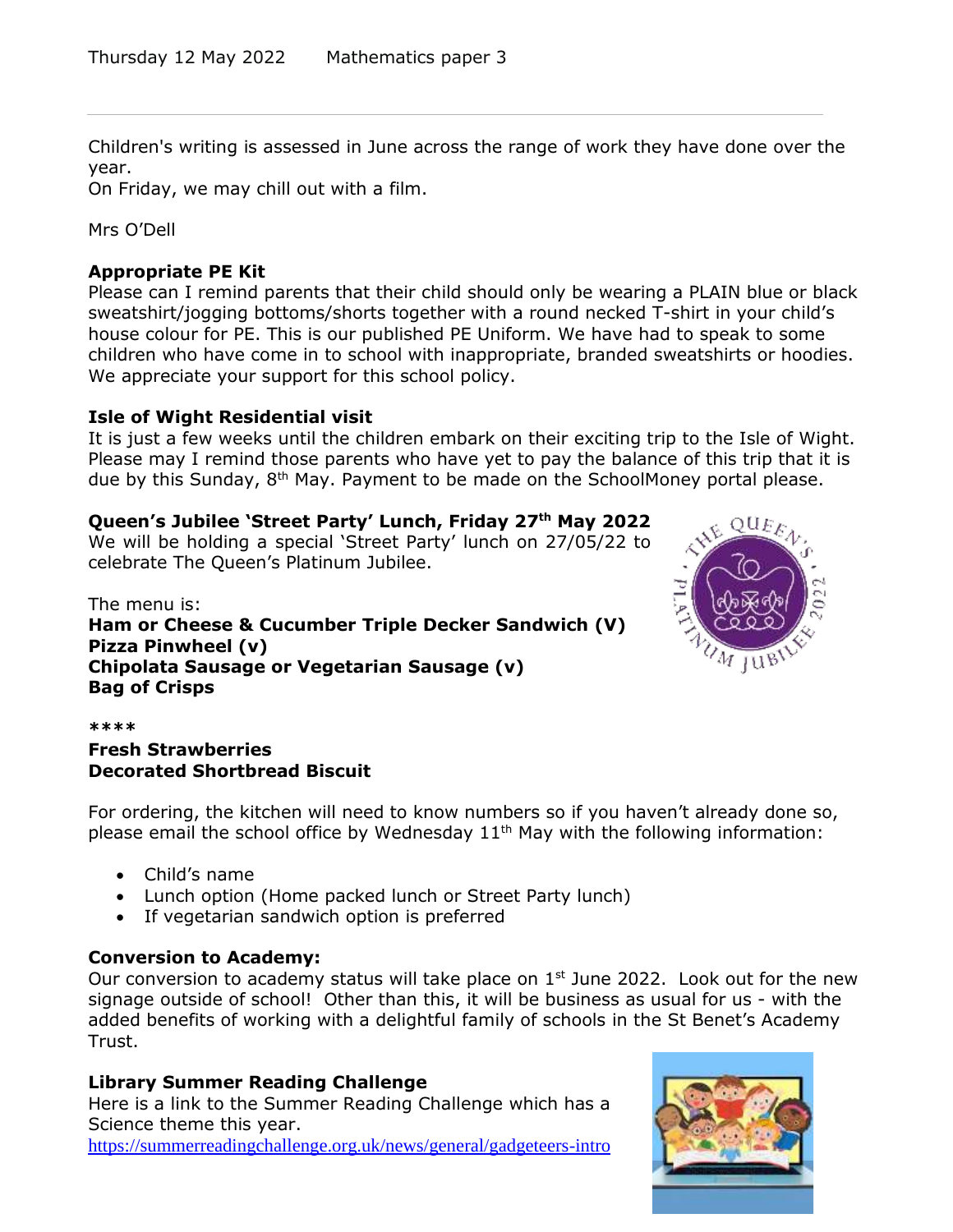#### **Martha's Mentions**

Not content with running her very successful pre-loved book stall every Thursday afternoon (Bobbitt's Books), Martha in Rowan would like to contribute to the newsletter with write-ups relevant to school or community events. A lovely idea Martha! Here is her first piece:

#### Funky Thursday Kids Club

On Thursday some children from Morley went to the Funky Thursday Kids Club. Andy from Raise was there with his friends that work with him. It was very fun to do, there was lots of activities; one of them was Cat and Mouse! We all loved it! There were two teams one was called Uni-Kitty and the other was called Benny's. The Uni-Kitty team won but the Benny's still enjoyed all the fun. We are looking forward to doing it again this month!



Friends of Morley Primary School (FOMPS) are a group of parents and staff working together to fundraise much needed money to support extra resources for our students. Our next events are:

**Adult Disco** – 21/05/22 NEW DATE! **FOMPS Stall –** Morley Beer Festival & Family Fun Day – 25/06/22 **Summer Fair** – 16/07/22 Further details to follow





**Celebrations**

**Pine Class** Rachel

| Value<br><b>Achievements</b> | Pine | Oak | Sycamore | Rowan | Willow |
|------------------------------|------|-----|----------|-------|--------|
| <b>Star Readers</b>          |      |     |          |       |        |
| <b>Reading Passport</b>      |      |     |          |       | Bella  |
| Going for Gold               |      |     |          |       |        |
| Award                        |      |     |          |       |        |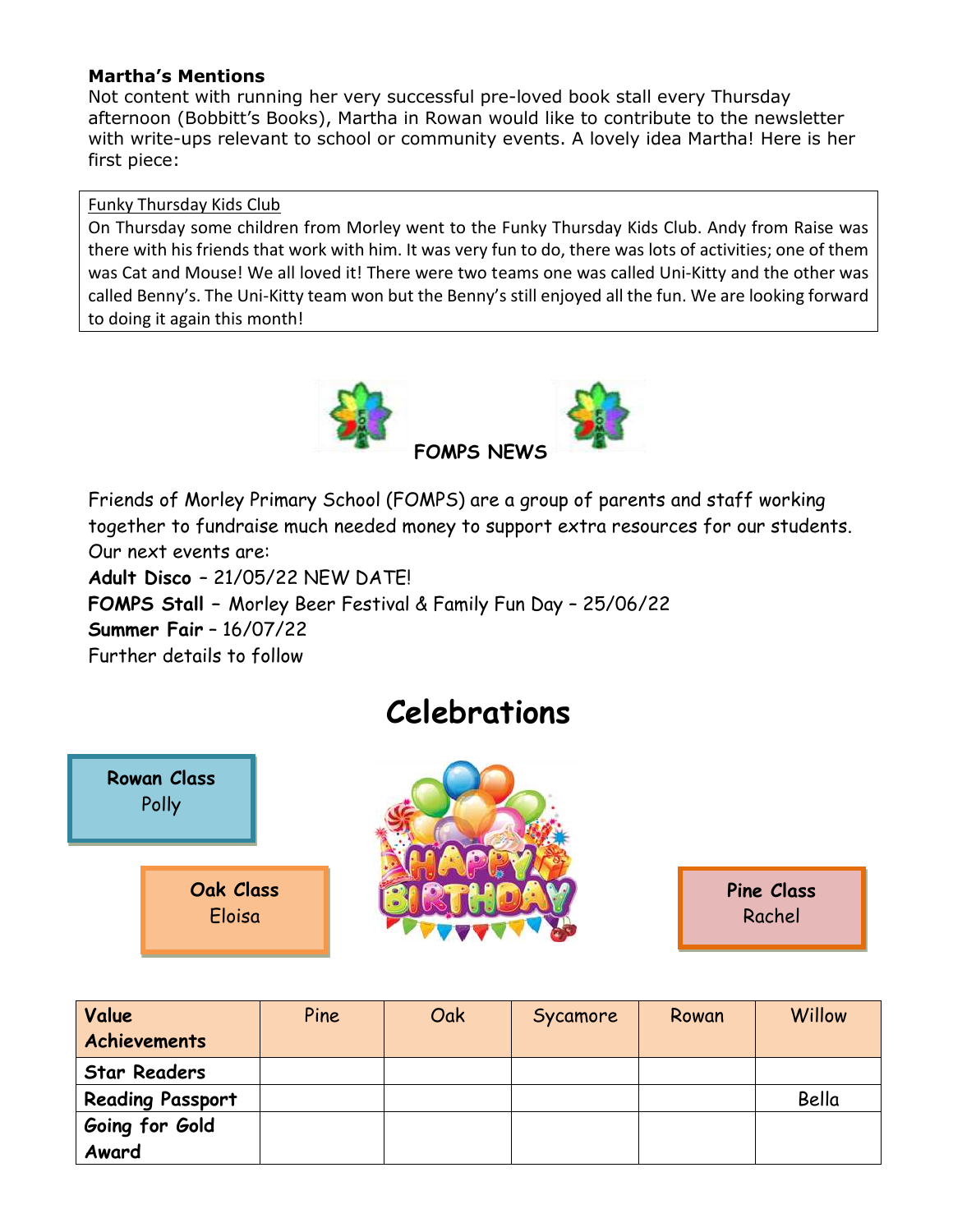| <b>Merit Badge</b>    | Eva   | Mikey    |         |         |            |
|-----------------------|-------|----------|---------|---------|------------|
|                       | Noah  | Penelope |         |         |            |
| <b>Bronze</b>         |       |          |         | Tiernan |            |
| Silver                |       |          |         |         |            |
| Gold                  |       |          |         |         |            |
| Platinum              |       |          |         |         |            |
| <b>EFFORT</b>         |       |          |         |         |            |
| <b>HELPFULNESS</b>    | Noah  |          |         |         |            |
| <b>COURAGE</b>        |       |          |         |         |            |
| <b>SERVICE</b>        |       |          |         |         |            |
| SELF RESPECT          |       |          |         |         |            |
| <b>RESPONSIBILITY</b> |       | Quillan  |         |         |            |
| <b>FORGIVENESS</b>    |       |          |         |         |            |
| <b>GENEROSITY</b>     |       |          |         |         |            |
| <b>FRIENDSHIP</b>     | Heidi |          |         |         |            |
| <b>RESPECT</b>        |       |          |         |         |            |
| <b>KOINONIA</b>       |       |          | Sophie  |         |            |
| <b>COMPASSION</b>     |       |          |         |         |            |
| <b>PERSEVERANCE</b>   |       |          | Abigail | Katie   | Sienna-Mai |
| <b>HUMILITY</b>       |       |          |         |         |            |
| <b>KINDNESS</b>       |       |          |         |         |            |
| <b>CREATIVITY</b>     |       |          |         |         |            |
| <b>BRAVERY</b>        |       |          |         |         |            |
| <b>JUSTICE</b>        |       |          |         |         |            |

## **Out of school achievements:**

Congratulations to James in Sycamore who achieved an award for Gymnastics. Well done James!

# **House points**

|             | <b>STATISTICS</b><br>-- |  |
|-------------|-------------------------|--|
| œ<br>$\sim$ | 726<br><u>. .</u>       |  |

And finally…

*As each has received a gift, use it to serve one another, as good stewards of God's varied grace* Amen

Laura Green

Executive Headteacher

Newsletter additions:

• Diary Dates